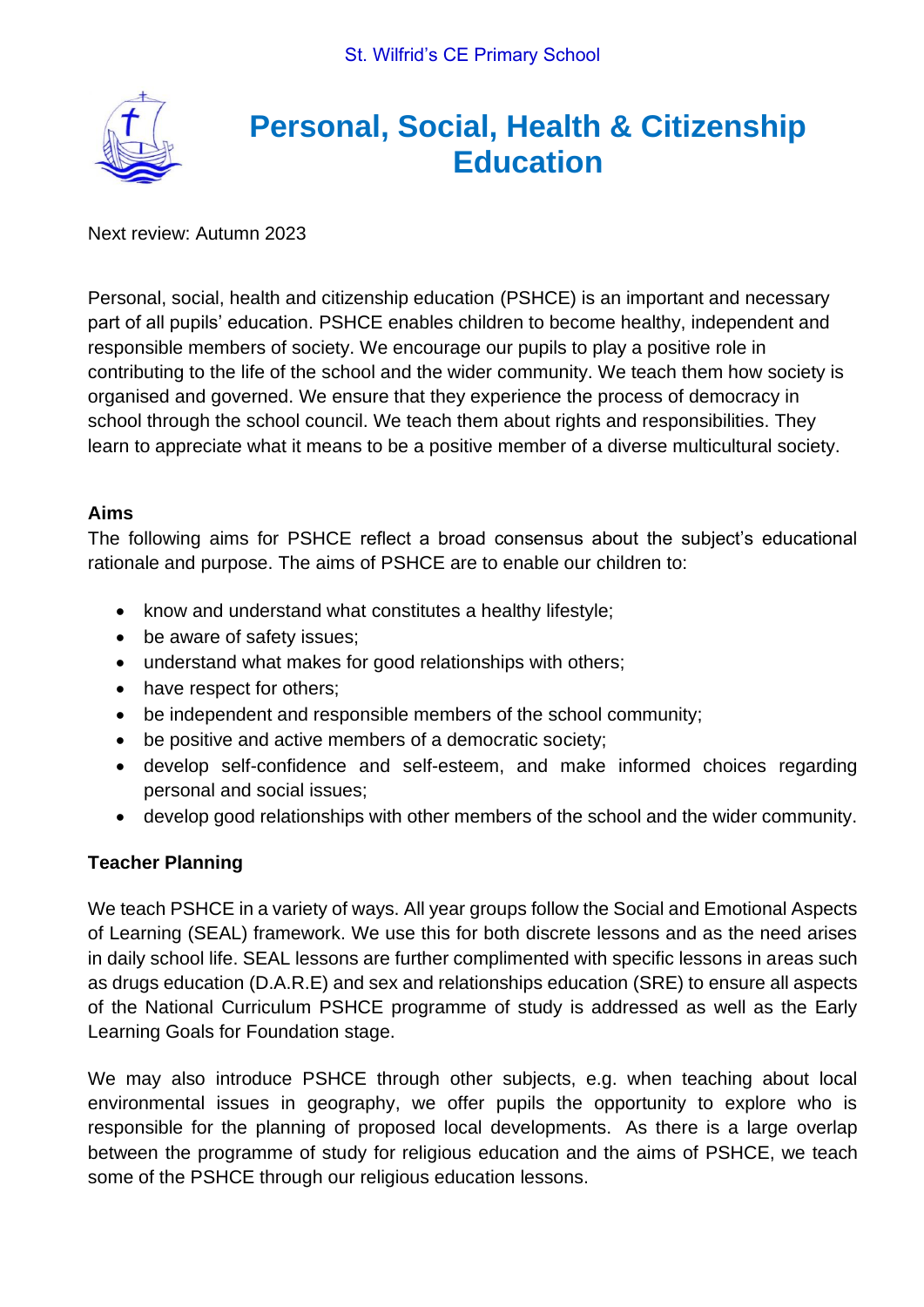#### St. Wilfrid's CE Primary School

We also develop PSHCE through activities and whole-school events, e.g. the school council representatives from each class meet regularly to discuss school matters. We offer residential visits to The Peak District for all Junior classes, to Beaumanor for Year 4 children and to Northumberland and Yorkshire for children in Year 5 and 6. During such visits there is a particular focus on developing pupils' self-esteem and independence as well as giving them opportunities to develop leadership and co-operative skills.

Each class follows the Social and Emotional Aspects of Learning (SEAL) with a weekly dedicated lesson and half termly introductory act of collective worship. SEAL covers seven key areas which are addressed at a deeper level as the children progress through the school. The seven areas are:

- New beginnings
- Getting on and falling out
- Going for goals
- Good to be me
- Relationships
- Changes
- Bullying

In addition to the above teachers may deliver PSHCE lessons on specific topics as the need arises in their class (i.e.: illness, health and safety etc). We also supplement our PSHCE curriculum through the Life Education bus for children in Foundation Stage up to Year 5 and with DARE (Drugs Abuse Resistance Education) for Year 6.

Time for You is a PSHCE scheme followed in Key Stage One. This is delivered through classroom assemblies and dedicated weekly lessons.

### **Classroom Delivery**

We use a range of teaching and learning styles. We place an emphasis on active learning by including the children in discussions, investigations and problem-solving activities. We encourage the children to take part in a range of practical activities that promote active citizenship, e.g. charity fundraising, the planning of school special events such as a collective worship or games for Christmas Fair, or involvement in an activity to help other individuals or groups less fortunate than themselves. We organise classes in such a way that pupils are able to participate in discussion to resolve conflicts or set agreed classroom rules of behaviour. We offer children the opportunity to hear visiting speakers, such as health workers, police, and representatives from the local church.

### **Resources**

We keep resources for PSHCE in a central store and use a range of appropriate websites and supplementary age appropriate books. In addition to this teachers will keep resources used